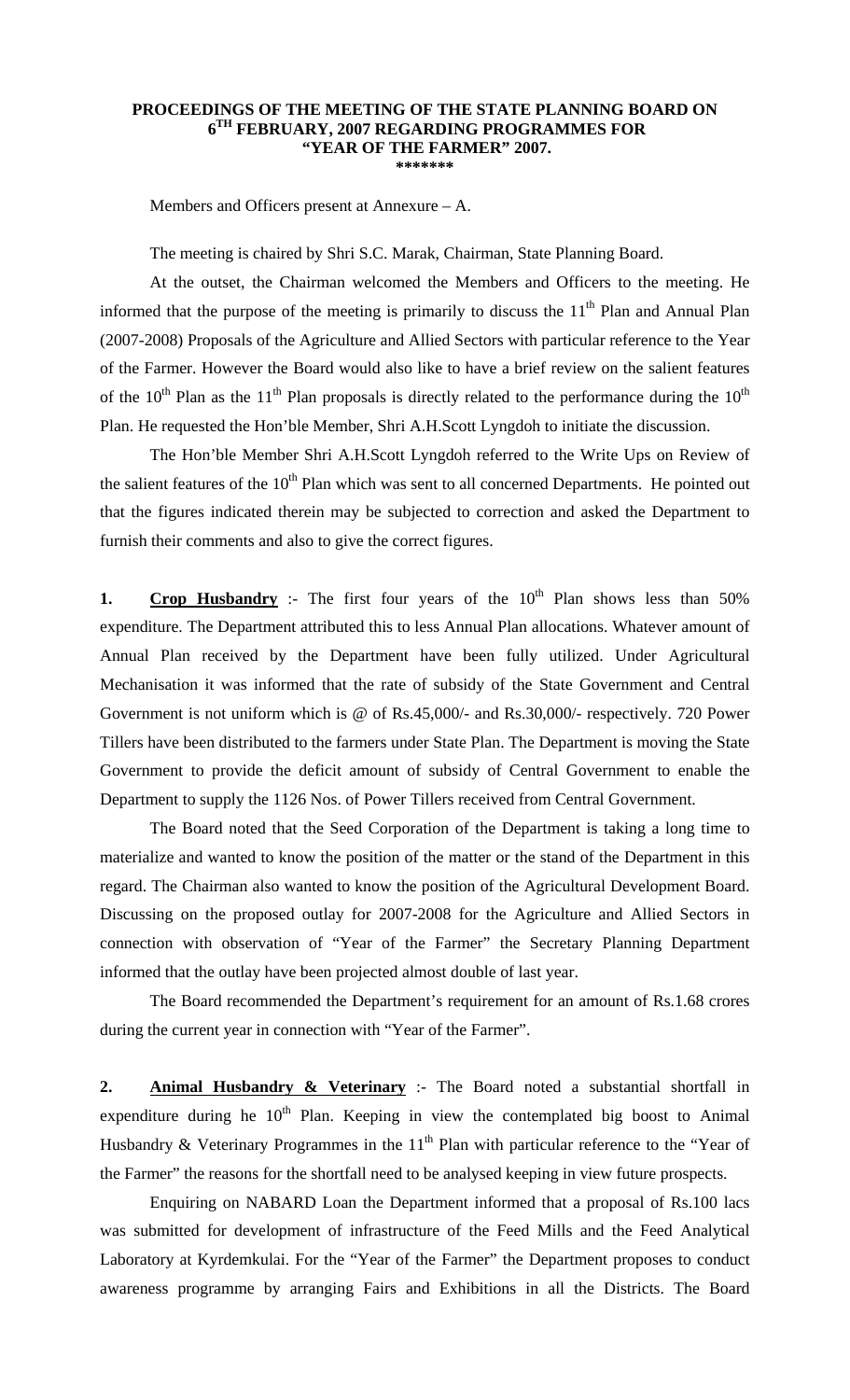suggested to step up health care of animals and production of feed and also to give incentives/awards to the farmers for the best performance in Animal Husbandry & Veterinary activities.

**3. Fisheries** :- The Board noted that the level of achievement in fish production is low inspite of implementation of the 1000 pond scheme. The Department is to submit a short account of the progress of the 1000 pond scheme and the level of achievement during the  $10<sup>th</sup>$  Plan period. The Department has projected an outlay of Rs.45 crores for the 11<sup>th</sup> Plan and Rs.6 crores for the Annual Plan 2007-2008.

**4. Sericulture & Weaving** :- The Board feels that this Department has ample potentiality but it is very much neglected. Inspite of a small  $10<sup>th</sup>$  Plan outlay there is shortfall in expenditure which the Department attributed to non-sanction of certain schemes. During the current year the Department needs around Rs.1.85 crores for development of infrastructure.

 Discussing on Handloom and Weaving Centres the Hon'ble Member Dr. B.Lyndem suggested for upgradation of the Weaving Centre at Mendipathar which the Department assures to take up. As part of the programmes for "Year of the Farmer: it is proposed to provide more working space for the weavers and separate rearing houses and to enhance the supply of yarns. The Board suggested for setting up of a Yarn Depot.

**5. Minor Irrigation** :- The Board feels that Minor Irritation is a crucial input which has not been utilized properly. There is huge shortfall of expenditure during the  $10<sup>th</sup>$  Plan with a low percentage in terms of coverage. On reviving of Non-functional schemes a policy needed to be considered to make the schemes viable. The Department informed that so far 5 Nos. of schemes have been revived.

**6. Community & Rural Development** :-Discussion on the mode of implementation of the Rural Development Schemes of SGSY., SGRY etc. the Department informed that these schemes are implemented as per guidelines laid down by the Ministry of Rural Development through Local Committees and SHGs. During 2005-2006 1000 SHGs and 24 individuals have been assisted under the SGSY scheme. Referring to the impact of the schemes in the absence of Panchayat Raj System or elected village bodies the department informed that the report of the High Power Committee set up by Government to study planning and development at the village level is being awaited for structuring of the village committees.

 At present the schemes are implemented by local bodies and traditional institutions constituting of elected members though not by secret ballot. There are some drawbacks in implementation of SGSY schemes as SHGs are not willing to come up. The Department is trying to intensify coordination works by giving more training to the villagers to encourage formation of SHGs to implement the schemes.